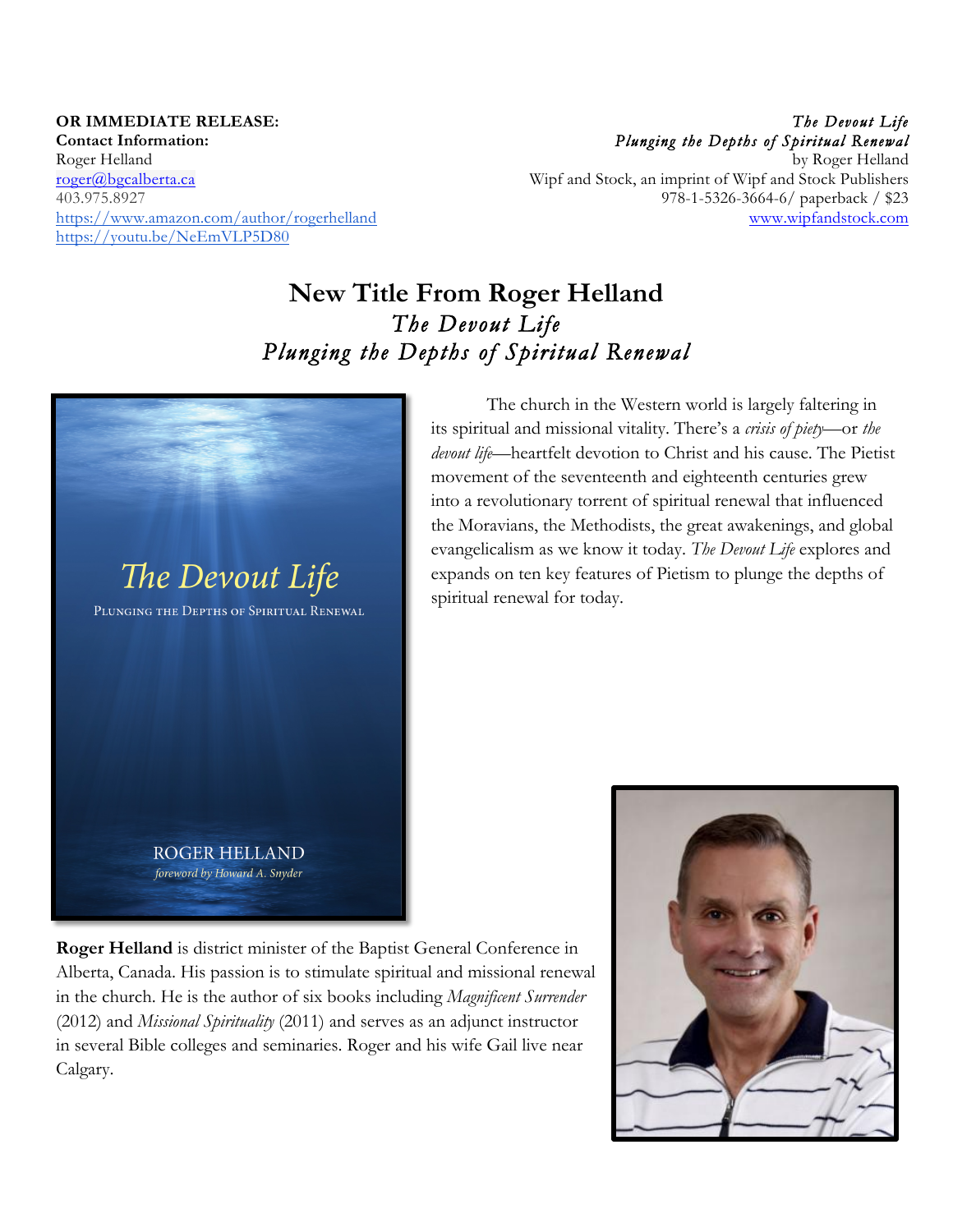## **Interview with Roger Helland**

### **Why did you write** *The Devout Life***?**

The church in the Western world is largely faltering in spiritual and missional vitality. There's a crisis of *piety*—the devout life—heartfelt devotion to Christ and his cause. I love pastors, church leaders, and the church, with a lifelong passion for the spiritual and missional renewal of the church. I wrote this book to equip, empower, and renew church leaders and churches to thrive and flourish in missional disciple-making.

### **What is** *The Devout Life* **about?**

This book draws from the Pietist movement of the 17th-18th centuries that grew into a revolutionary torrent of spiritual renewal that influenced the Moravians, the Methodists, the great awakenings, and global evangelicalism, as we know it today. As I demonstrate, the Pietists set forth a life of regeneration, with a heart-felt religion, through a life of Piety that exhibits the fruits of faith. *The Devout Life* offers a rich interaction with past and present Pietists (with references to Puritan and other writers that echo Pietist ideas) for spiritual renewal in today's church.

### **How is** *The Devout Life* **unique?**

Though the Puritans generally enjoy more attention in church history, there's a current rediscovery of the Pietists. While there are many valuable academic books available on Pietism, my goal is to offer an applied and practical one anchored in solid academics. As I suggest, the devout life is a life of *piety*, nurtured by a certain posture and expressed by certain practices. While there is no uniform consensus on a definitive list of characteristics of Pietism, I will explore and expand on ten observable features for a devout life drawn from a Pietist posture.

### **How will readers benefit from reading** *The Devout Life***?**

In one volume, they will have a clear and compelling treatment of Pietist spiritual theology and practices applied for vigorous and lively spiritual and missional renewal. *The Devout Life* offers careful historical, biblical, theological, practical, and personal dimensions of applied Pietism drawn from many primary and secondary sources with documentation for further reading. In addition, the book is designed for personal or group study with questions for reflection and practice and strategic assignments for pastors and church leaders at the end of each chapter.

#### **Who is the target audience of** *The Devout Life***?**

Pastors, church and denominational leaders, seminary and Bible college professors and students of spiritual theology, discipleship, and mission, missionaries, church boards and key leaders and people interested in exploring the life of piety—the devout life—to plunge the depths of personal and corporate spiritual renewal for today.

### **How are you qualified to write** *The Devout Life***?**

I bring over 35 years of experience as a pastor, professor, denominational leader, consultant, mentor, and author. My education includes a Master of Theology in Old Testament and Doctor of Ministry in Leadership and Spiritual Formation. I've taught graduate courses and seminars in Spiritual and Missional Renewal, The History and Theology of Christian Spirituality, Missional Spirituality, Pastoral Theology and Practice, and others. My pastoral and denominational ministries have always had spiritual renewal at the core, grounded in the Spirit and the Scriptures. My teaching and writing concentrates on spiritual formation and church renewal informed by vigorous Pietist research, and contextualized in the rich traditions where I have served with the Vineyard, Mennonite Brethren, Christian and Missionary Alliance, and Baptist. I love pastors and church leaders. And, I'm a Pietist!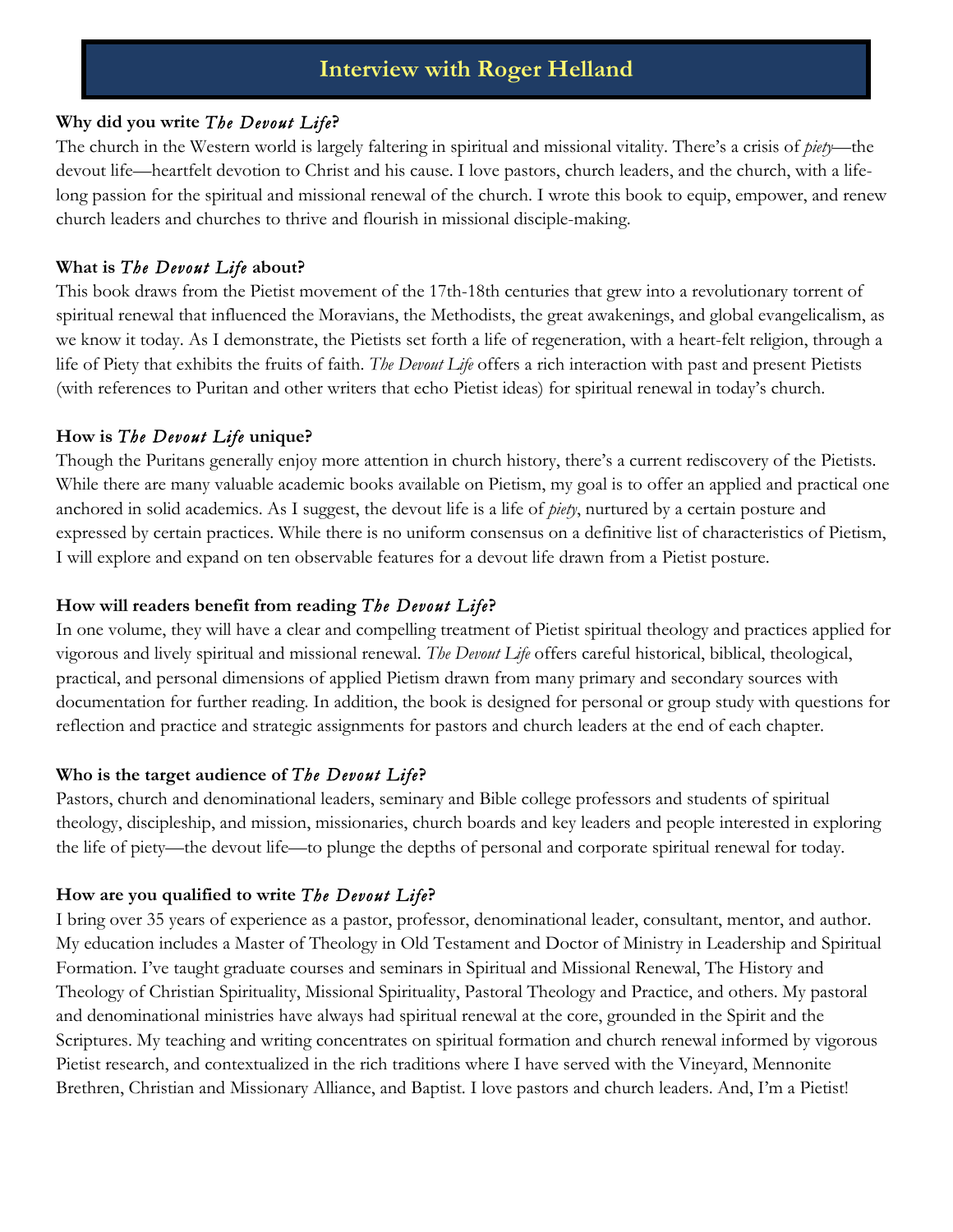### **An Excerpt from** *The Devout Life*

The command center of the devout life is *piety*. This is an older word that refers to Christian maturity marked by holiness, reverence, and godliness. Picture a gentle, wise, and winsome Pope Francis or Elisabeth Elliot type Christian who radiates Jesus Christ. A pious person is not simply a moral or religious person, but a godly or devout person.

An artesian well I will draw from for the devout life is Pietism—a spiritual renewal movement that arose within European Lutheran and Reformed State Churches in the late seventeenth and early eighteenth centuries. Pietism was "a Bible centered movement, concerned for holy living that flows from a regenerate heart." It played a significant role in the beginning of evangelical movements in Britain, and the main themes of Pietism influenced the main themes of evangelicalism. Continental Pietist spirituality made its mark on almost every phase of the British and American awakenings.

The Pietist movement, launched in the late seventeenth century, was a welcome reaction to lifeless Lutheran orthodoxy and spiritual atrophy. Imagine what it would be like if the sum of your Christian life was a series of rituals: the pastor baptized you as an infant; you sat through rote catechism classes; you attended church every week by law and listened to academic sermons and received communion; you went to confessional to seek forgiveness of your sins; and then you glugged your intake of beer and played cards or dice while your pastor haggled with other pastors, and everyone held to exact doctrine, even though rancid corruption seethed within.

Douglas Shantz writes, "The genius of Pietism lay in the adjectives it employed: true Christianity; heartfelt, living faith; a living knowledge of God; the inward Christ; and the inner Word; . . . the new man; born again Christianity." Pietism stressed that true Christianity was a practical love for God and neighbor that integrated the head and the heart—doctrine and devotion—evidenced by the "fruits of faith" through ongoing repentance and conversion. Pietism focused on inner piety, religious experience, and renovation—the regenerate life. It placed the authority of Scripture above church creeds and dogmas as the source for the Christian life. Pietism embraced a love theology that promoted a missional emphasis on charity and good deeds fused with an activation of the spiritual priesthood of true believers primarily practiced in small groups called "conventicles," viewed as "colleges of piety" and as "little churches within the church."

Pietism is a religion of the heart—the affective command center or nucleus of your life. Though the Puritans generally enjoy more attention in church history, there is a current rediscovery of the Pietists. I see classical Pietism as a mighty river of spiritual renewal with many tributaries and parallel streams that flowed into it and out from it. Though it is no longer a movement but a milieu or an ethos, its effects and expressions permeate much of evangelical spiritual life, with some mutations and distortions.

Pietism was an eclectic mix of biblical theology merged with the ideas of numerous devotional writers. It developed into two primary camps—church and radical—with a variety of expressions such as Halle, Moravian, Württemberg, and Reformed. Throughout this book, I will cite various Pietist scholars and develop the ideas primarily of key church Pietist leaders, both early and modern, and others who influenced the Pietists or reflect Pietist ideas. Let me introduce a few Pietists to you.